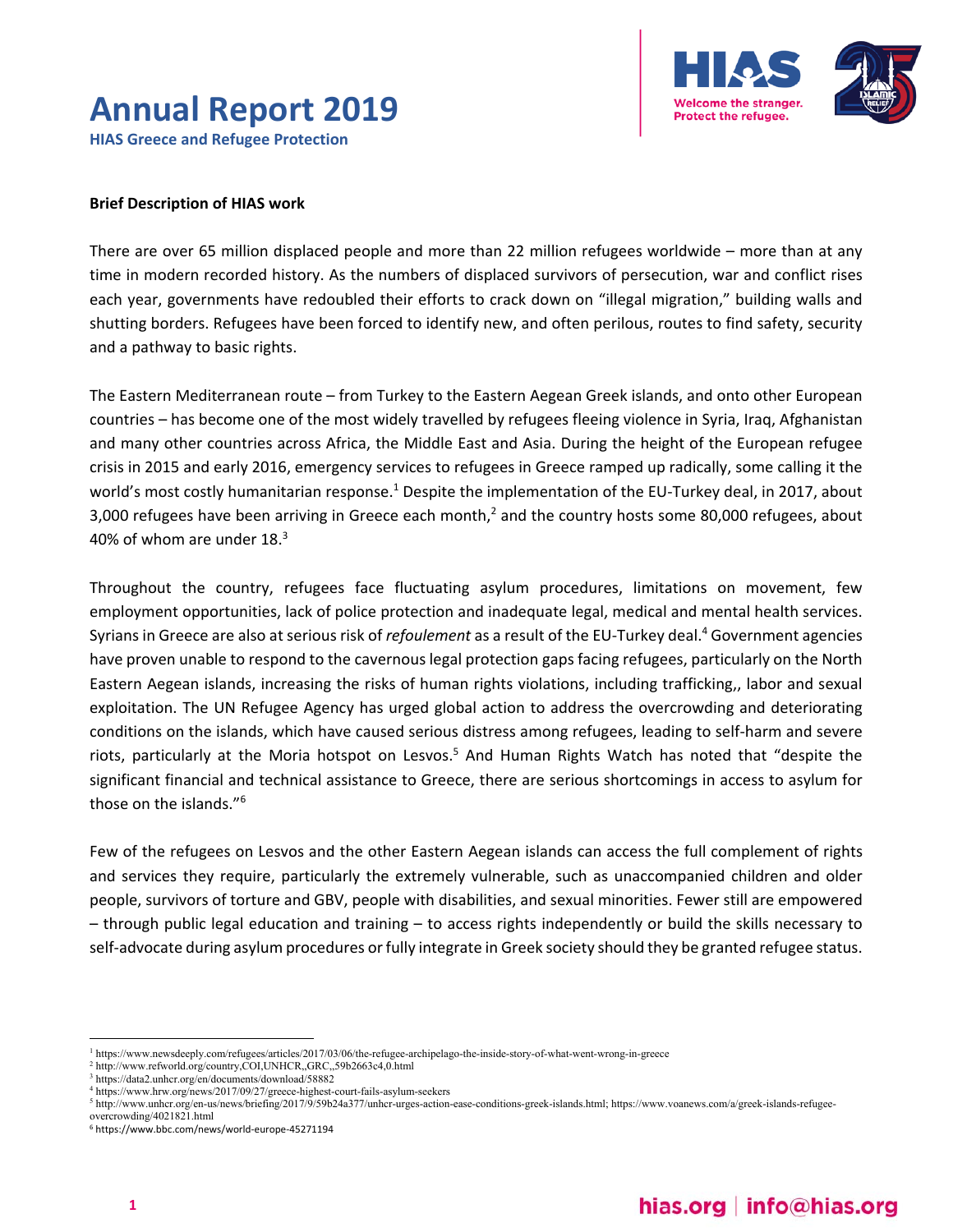HIAS opened a branch on Lesvos in 2016 to provide free legal aid to address an emergency situation. Since that time, we have built an expert team of Greek lawyers and support staff, become the leading legal aid provider in Lesvos, representing hundreds of cases before Greek and European authorities. In 2017, HIAS opened an advocacy office in Athens, which has been influential with key policy-makers.

HIAS' model involves a combination of community‐based protection and empowerment, individual legal representation, strategic litigation, and advocacy and capacity-building to increase refugee rights and protection. This structure provides refugees the legal information they need to self‐advocate while ensuring protection for the most vulnerable refugees - including survivors of torture and sexual and gender-based violence, refugees with disabilities and serious medical conditions, older refugees, and sexual minorities – through individualized assistance to unlock legal rights and status.

The strategic litigation initiated by HIAS reinforces policy change to uphold and advance refugee protection. HIAS leverages its public legal information materials, training modules and other resources used in global operations to support its work in Greece. More broadly, this program model builds robust coordination networks between refugee communities, the legal sector and other frontline service providers both to help refugees access protection, and to engage in effective advocacy to advance refugee protection at the policy level.

#### **HIAS' work during 2019**

**In 2019,** HIAS staff provided legal assistance to 834 refugees during family reunification, asylum and related administrative procedures. More specifically, HIAS Greece staff carried out four key sets of services: (1) screening; (2) individual legal representation, involving intake, research, drafting of legal submissions, and representing clients during interviews; (3) "know your rights" group legal presentations; and (4) other legal services and referrals.

#### **Legal Aid and Representation**

#### **(1) Screening**

HIAS opened an office on Lesvos in 2016 to provide free legal aid to address an emergency situation. Since that time, HIAS has built an expert team of Greek lawyers, interpreters and administrative staff, becoming a leading legal aid provider on the island and representing hundreds of cases before Greek and European authorities.. Asylum seekers therefore approach HIAS either through the duty phones available in Arabic, Farsi and French, or in person from Monday – Friday 9am – 5pm. HIAS also receives referrals by other organisations, such as the UNHCR, MSF, IRC, DRC, Lesvos Solidarity, Praksis, Iliaktida, etc. Refugees who have had a good outcome for their case, also refer their friends and family to us. HIAS staff conduct screedings which include basic bio‐data and services being sought. From these screenings, HIAS staff meet weekly to determine which cases to pursue through a more in‐depth intake interview. Decisions are made based on capacity of HIAS staff and urgency and vulnerability of the case. Individuals not selected for follow‐up are immediately advised of the decision and referrred to other agencies to meet their needs, when available. In 2019, HIAS staff screened **952 persons.**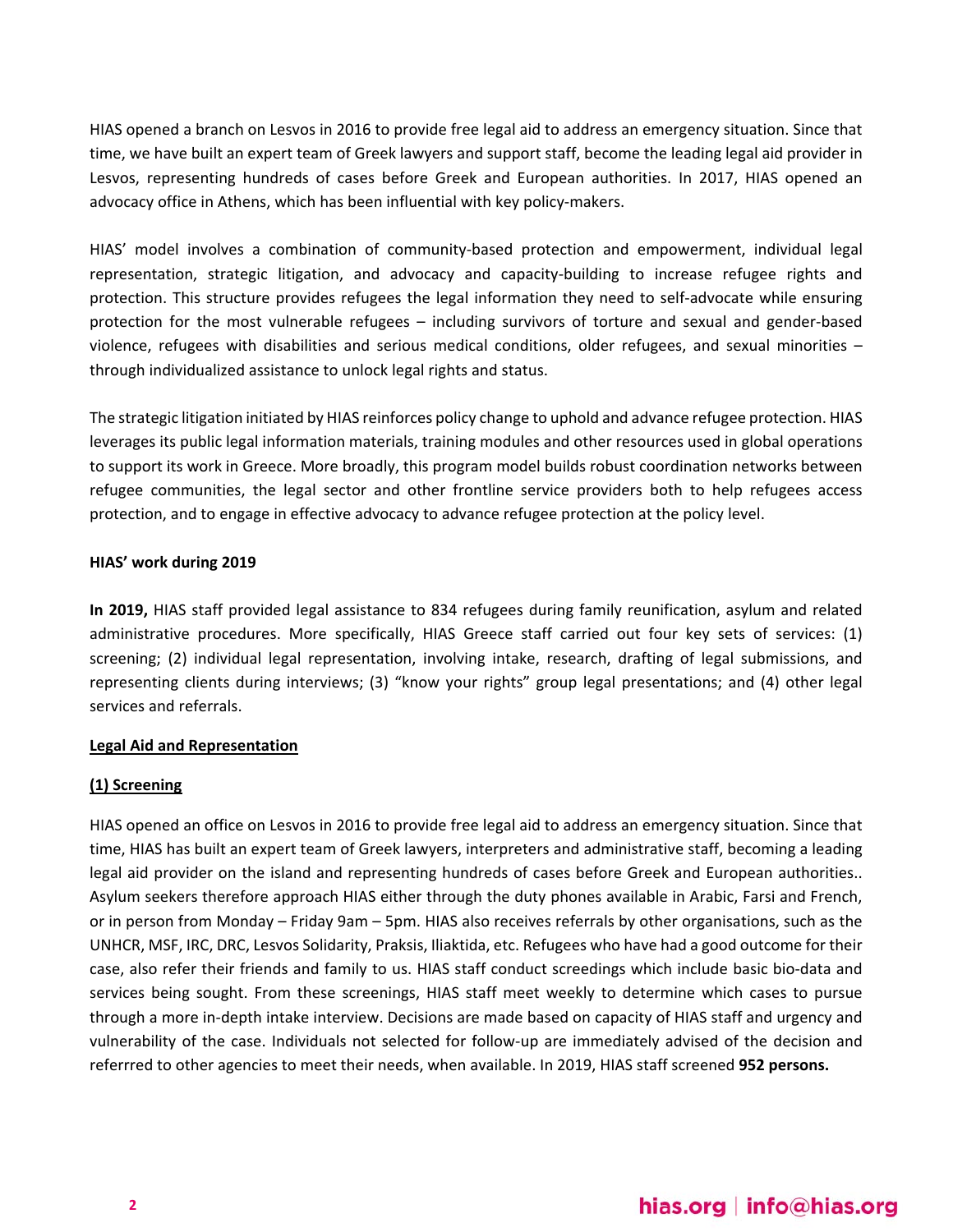#### **(2) Individual Legal Representation**

Following screenings, selection for individual legal representation is conducted by prioritizing the most vulnerable cases using criteria enumerated in Greek regulations, including older people, pregnant women, unaccompanied and separated minors, people with serious medical conditions including post‐traumatic stress disorder, single parents, survivors of gender‐based violence, torture or human trafficking, sexual minorities, and survivors of shipwrecks. Furthermore, cases are also prioritized on the basis of their need for a lawyer and the complexity of their case. HIAS staff may have proceeded with **counselling** asylum seekers on the necessary steps that need to be taken, and preparing them for their asylum procedure or they will proceed with in‐depth intake interviews to determine each refugee's legal needs and particular vulnerabilities. HIAS provided counselling to **228 persons** and individual legal representation to **389 persons.** 

#### **(3) "Know Your Rights" Group Legal Presentations**

HIAS engaged group legal presentations to supplement direct legal representation services, to build the capacity of refugee communities, and to identify particularly vulnerable cases. Group presentations and training for refugees focused on legal procedures and the availability of protective services. This capacity building ensured broad outreach and support of refugee communities and allowed HIAS to reach those who HIAS was unable to provide individual legal representation. In 2018, HIAS began holding these information sessions at the Mytilene office, working with community leaders to identify groups of participants, and in 2019, HIAS reached **378 beneficiaries.**

#### **(4) Other Legal Services and Referrals**

HIAS' legal assistance is holistic, involving assistance with multiple legal and protection issues, from emergency medical needs to bureaucratic errors causing the loss of legal rights. A key aspect of HIAS support is providing refugees with advice on questions asked during admissibility and asylum interviews so they are properly prepared. For those with family in the EU, HIAS focused on expediting the family reunification process. HIAS also assist asylum seekers in applying to have geographic restrictions lifted, allowing certain vulnerable cases, including those with serious medical needs or those with asylum interviews to leave the island and travel to the mainland. HIAS also helps asylum seekers secure permission to work, providing much needed support to refugees to open bank accounts and meet other administrative requirements to secure work permits, leading to their ability to maintain regular and legal income. HIAS staff also addressed other legal needs, as they arose, such as helping to secure marriage certificates, and successfully convincing authorities to deem some cases as particularly vulnerable in order to access additional medical services. HIAS staff attorneys also referred all clients to non‐legal services as needed or ensured that they already had access to and were actively receiving other services. In total, HIAS referred **82 cases** to other agencies for additional services.

#### **Advocacy**

HIAS undertakes strategic litigation and advocacy activities to increase refugee protection on a local, national and European level. Amongst others, it has undertaken the following activities:

• On April 22, 2018, Greek nationals attacked refugees and asylum seekers peacefully demonstrating in Lesvos. The hate crime resulted in the arrest of 122 people ‐ mostly Afghans, and HIAS was the only legal organization to offer them legal representation before the relevant court. Together with other members of civil society,

### hias.org | info@hias.org